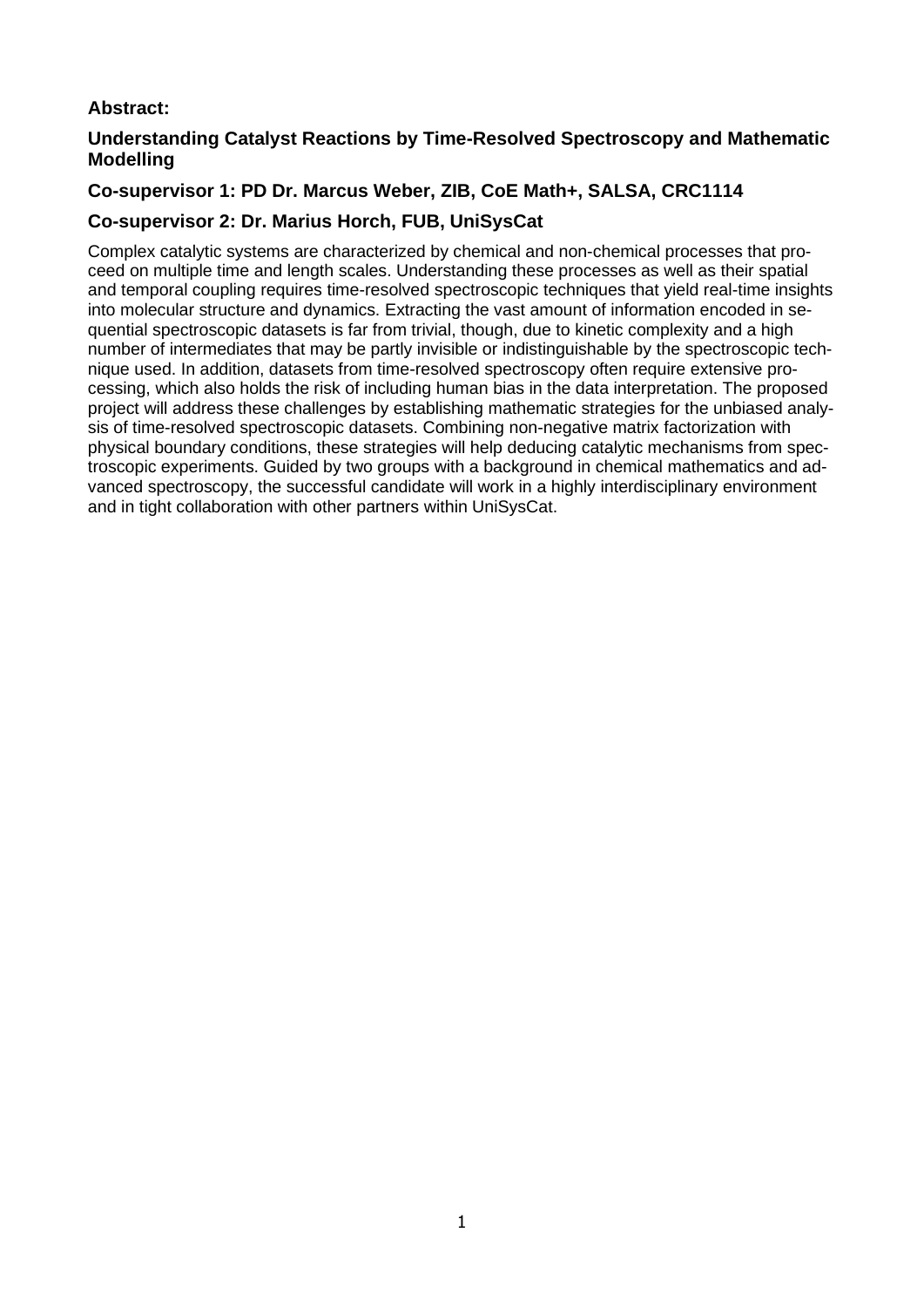## **Extended description version of the project:**

## **Understanding Catalyst Reactions by Time-Resolved Spectroscopy and Mathematic Modelling**

# **Co-supervisor 1: PD Dr. Marcus Weber, ZIB, CoE Math+, SALSA, CRC1114**

# **Co-supervisor 2: Dr. Marius Horch, FUB, UniSysCat**

#### **1. Overall goal of the project**

At its very core, catalysis is concerned with the rates of chemical reactions and strategies for their acceleration. As a consequence, the development of new catalytic strategies requires insights into the time-evolution of model catalysts as well as a thorough mechanistic understanding of the reactions they catalyse. Time-resolved spectroscopic techniques yield valuable information on molecular structure and dynamics that is vital for reaching these goals. Extracting this information from complex and often extensive experimental datasets represents a formidable task, though. The proposed project will address this challenge by **establishing powerful and unbiased mathematical strategies for analysing time-resolved spectroscopic data of complex catalytic systems.**

To this end, **the project will focus on selected model catalysts** that (A) raise interesting questions about the nature, sequence, and kinetics of the probed reaction steps, (B) can be studied by timeresolved spectroscopic techniques, and (C) yield versatile types of datasets that can serve as test and training cases for developing powerful and transferrable mathematical strategies. Possible model catalysts, for which extended time series of spectra are available, include a **Ru-Hbpp complex** catalysing the oxidation of water and different types of enzymes that catalyse the reversible cleavage of molecular hydrogen, so-called **hydrogenases**. Methodologically, we will focus on **vibrational spectroscopy**, i.e. resonance Raman (RR) and infrared (IR) techniques.

#### **2. State of the art**

Spectroscopic studies within UniSysCat have yielded extensive time series of data for different catalysts and reactions. While all these datasets represent valuable targets and test cases for the strategies to be established in the proposed project, we will focus on the two model systems mentioned above and the relevant mathematical approaches in the following.

**Ru-Hbpp** is a homo-binuclear ruthenium complex that **catalyses the oxidation of water**. Different mixed-valence intermediates as well as oxygen and water adducts are supposedly formed during this reaction. The complex and its catalytic reaction with water has been studied by **time-resolved RR spectroscopy**, but analysis of the data has been proven to be difficult, *inter alia* because individual intermediates exhibit different levels of resonance enhancement or may even be invisible by RR spectroscopy. Due to these challenges, an established NMF approach (*vide infra*) did not yield conclusive insights into the catalytic mechanism and the kinetics of elementary steps.

**Hydrogenases catalyse the cleavage of molecular hydrogen**, typically at a binuclear active site containing iron (and nickel). This unique metal cofactor also contains carbon monoxide and cyanide ligands, which represent ideal probes for **IR spectroscopic studies**. Various IR spectroscopic datasets are available that reflect different types of relaxation reactions of hydrogenases, e.g. from a reduced towards an oxidized state, from a light-induced towards a dark-adapted state, or from a vibrationally excited back to the ground state. These data contain information about catalytic transformations and molecular properties of the involved intermediates, but a proper understanding is difficult, *inter alia* due to the occurrence of chemically different intermediates with similar spectroscopic signatures.

**The outlined challenges can be addressed with different mathematical tools**, some of which will be employed and extended in the proposed project. In the sequential measurement of RR or IR signals, a total spectrum is recorded at each point in time. Each of these spectra can be understood as a weighted sum of the "pure" spectra of the species involved. Mathematically, this can be expressed in form of a matrix equation

$$
M=\chi S,
$$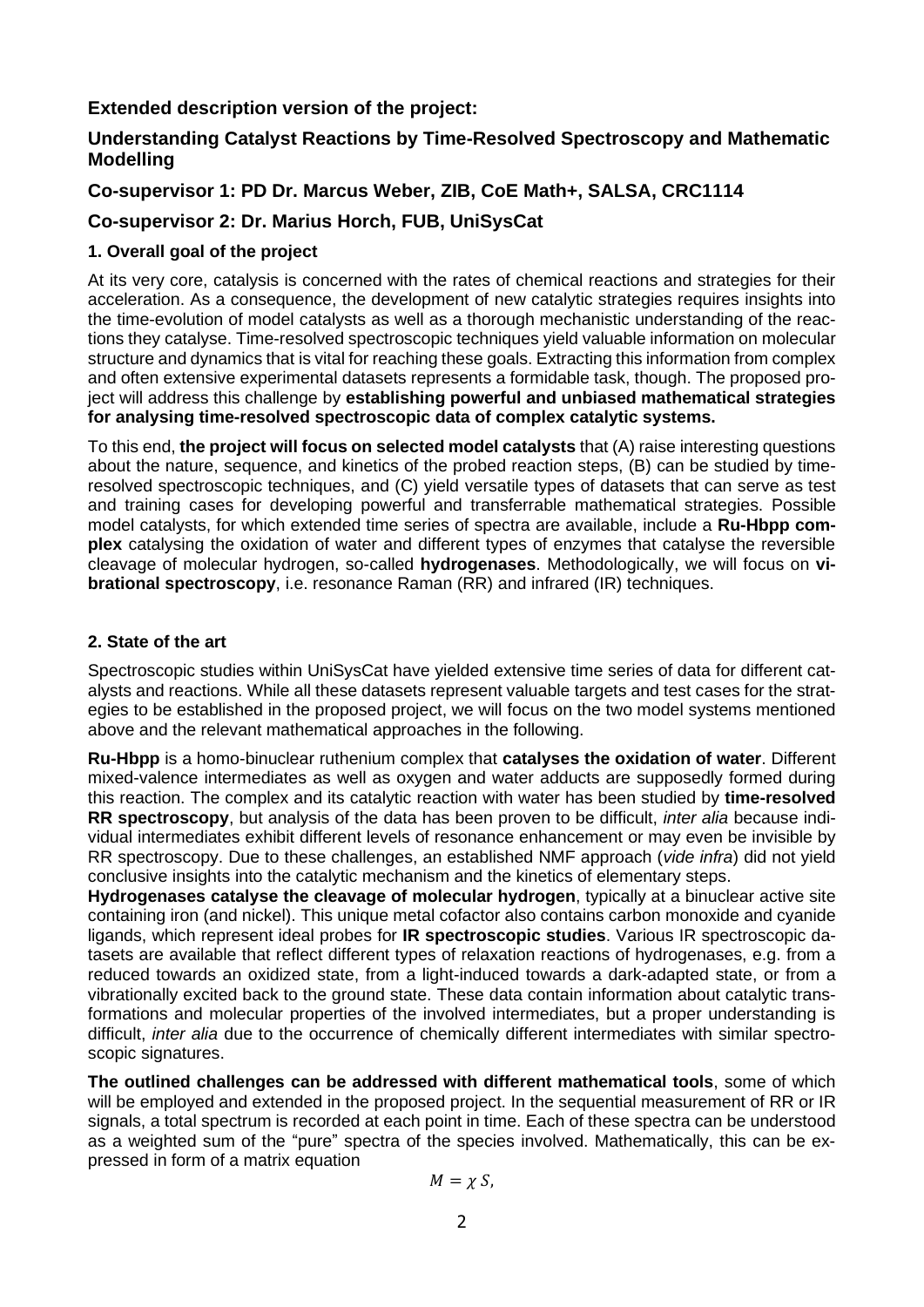where  $M$  lists the measured signal intensities per wavelength, row by row,  $\chi$  contains the weightings of the "pure" spectra per point in time and  $S$  contains the "pure" spectra [1]. Since all matrices involved are non-negative for a given  $M$ , the problem of determining the weights and the pure spectra is a **non-negative matrix factorization problem (NMF)**. This problem has no unique solution, and even the number of species is not pre-defined. Approaches that reduce the number of possible solutions exclusively with the help of *mathematical conditions* on the matrices are currently much discussed [2,3]. So far, however, they have not provided fully satisfying solutions. On the other hand, approaches that require precise *physical knowledge* of the kinetics (which is coded in the matrix  $\chi$ ) or precise *knowledge of the "pure" spectra* of the species involved (S) lead to results that depend very much on possibly invalid assumptions about the investigated process.

[1] **K. Fackeldey, J. Röhm, A. Niknejad, S. Chewle, M. Weber:** Analyzing Raman Spectral Data without Separability Assumption. *J Math Chem*, 59:575–596, 2021.

[2] **M. Weber:** Implications of PCCA+ in Molecular Simulation. *Computation,* 6(1):20, 2018. [3] **R. Luce, P. Hildebrandt, U. Kuhlmann, J. Liesen:** Using Separable Nonnegative Matrix Factorization Techniques for the Analysis of Time-Resolved Raman Spectra. *Appl Spectrosc.* 2016 Sep;70(9):1464-75.

#### **3. Specific aims and how they may be reached:**

The following specific **Key Objectives** will be addressed by the project:

- 1. Establish mathematical strategies for **interpreting sequential IR spectra** of catalysts. One key challenge here is the analysis of spectra reflecting intermediates that are spectroscopically identical but kinetically different, or *vice versa*. This situation violates the typically assumed linear independence of the columns of  $\chi$  and the rows of  $S$  in the NMF approach.
- 2. Improve mathematical strategies for **analysing Raman spectroscopic data – also in the resonant limit,** which is particularly important when studying catalytic sites. The NMF approach usually requires that the weights of the pure spectra add up to one, i.e., that the matrix  $\gamma$  has the row sum 1. This condition is not met if resonance enhancement varies among intermediates, e.g. if spectroscopically invisible species (no enhancement) are involved.
- 3. Introduce a **generalized, adaptable approach for understanding sequential data** from spectroscopy or other time-resolved experiments. *Inter alia*, this requires the development of strategies that work around the strict positivity condition for the matrices in the NMF approach, which is too rigorous for analysing real-world data with noise.

To address the Objectives, a **twofold approach** will be used: (I) Mathematical constraints that are incompatible with the properties of real-world spectra (*vide supra*) will be softened, as exemplified in the Work Packages (*vide infra*). (II) Softening mathematical constraints will inevitably lead to an increased number of possible solutions for the optimization problem. By including alternative constraints, a reformulated NMF approach will yield a **limited number of physically and chemically meaningful solutions.** To give some examples: (A) The kinetic model on which the experiment is based can be read from the matrix  $\chi$  [4]. Partial physical knowledge about the kinetic model can, thus, exclude certain  $\gamma$ -matrices from the set of possible solutions. (B) Individual known species or specific initial conditions in the experiment can be taken into account by specifying parts of  $S$  or  $\gamma$  or by selecting the starting point of the optimization. (C) The matrix  $\chi$  can be used to estimate the eigenvalues of a Markov operator whose eigenvalues correspond to characteristic time scales of the process [5]. Together with prior kinetic knowledge, this allows excluding further  $\chi$  matrices. The mathematical modelling of these (and further) physical conditions will be part of the research.

The project is divided into three synergistic **Work Packages**:

1. Strategies for **analysing sequential IR spectra** will be developed using **hydrogenase** as a model catalyst. Various reaction sequences will be studied to (1) gain detailed insights into involved intermediates and elementary steps and (2) develop mathematical tools for analysing different types of challenging datasets. For instance, the linear-independence condition from Objective 1 could be circumvented by a reformulated NMF approach that requires linear independence for one of the two matrices  $\chi$  or  $S$  only.